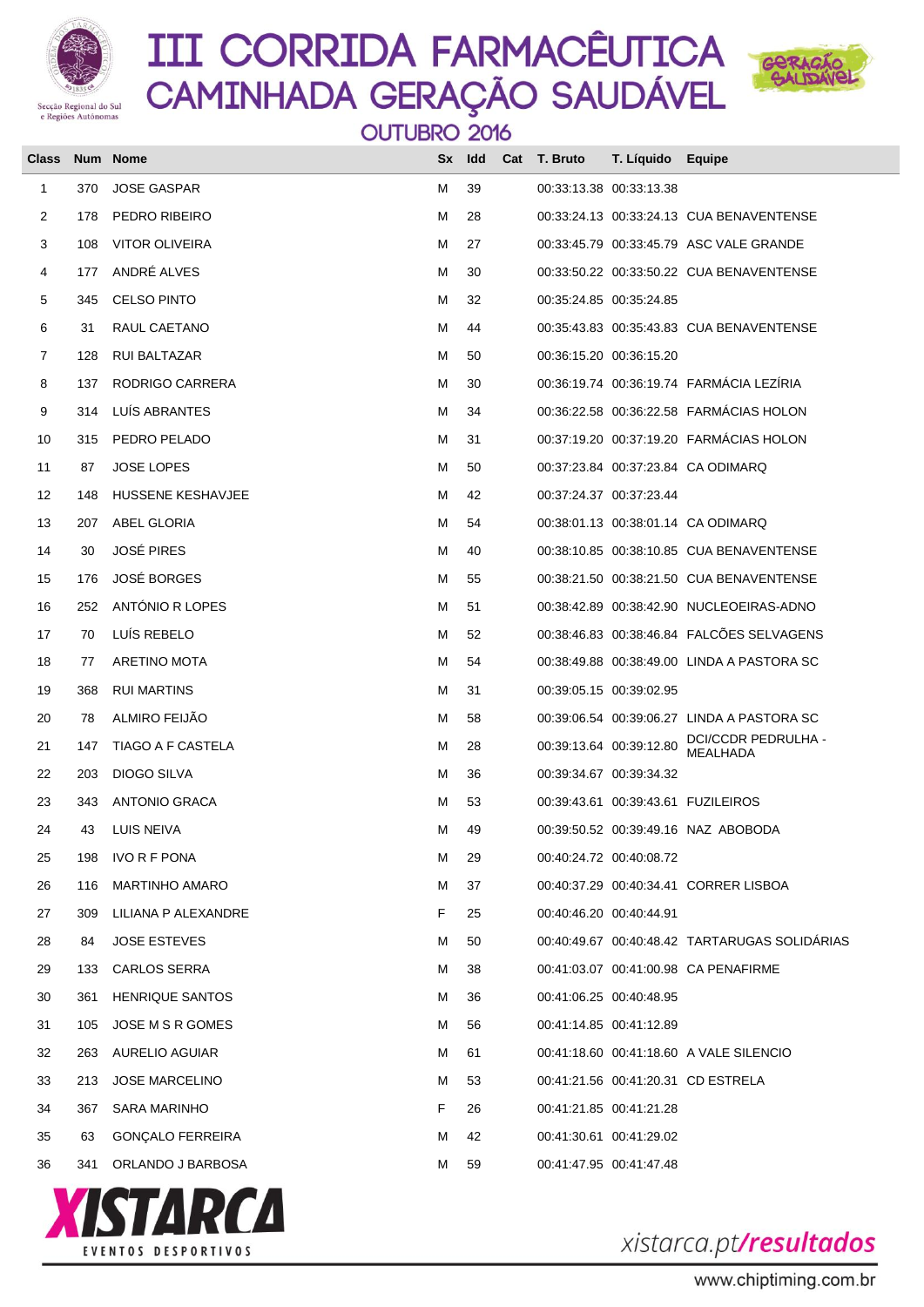



|    |     |                           | OUTUBRO 2016 |    |                                  |                                               |
|----|-----|---------------------------|--------------|----|----------------------------------|-----------------------------------------------|
| 37 | 59  | <b>VICTOR VARIZO</b>      | м            | 41 |                                  | 00:41:49.99 00:41:47.66 PERNAS DE GAFANHOTO   |
| 38 | 276 | PEDRO PAULINO             | М            | 40 | 00:41:57.12 00:41:52.83          |                                               |
| 39 | 220 | <b>BRUNO GARCIA</b>       | м            | 38 |                                  | 00:42:01.15 00:41:57.76 CORRER LISBOA         |
| 40 | 199 | RICARDO MENDES            | м            | 37 |                                  | 00:42:22.72 00:42:22.73 CP ALCANENA           |
| 41 | 103 | <b>WILLIAM LEMOS</b>      | м            | 28 | 00:42:42.85 00:42:42.85          |                                               |
| 42 | 104 | PAULO LOPES               | м            | 45 |                                  | 00:42:51.43 00:42:51.43 GR RIBEIRA DA LAGE    |
| 43 | 205 | LUCILIA SOARES            | F.           | 54 |                                  |                                               |
| 44 | 254 | <b>FERNANDO P RIBEIRO</b> | М            | 49 | 00:43:10.99 00:43:10.69          |                                               |
| 45 | 75  | DANIEL TELES              | М            | 30 |                                  | 00:43:15.90 00:43:13.90 FARMACIAS HOLON       |
| 46 | 123 | <b>RUI PEREIRA</b>        | м            | 52 |                                  | 00:43:16.66 00:43:14.54 ESC SEC FERREIRA DIAS |
| 47 | 179 | NUNO ALVES                | М            | 41 | 00:43:22.29 00:43:19.64 MOVET    |                                               |
| 48 | 230 | RICARDO DEUS              | м            | 31 |                                  | 00:43:25.38  00:43:13.14  PHARMATOMORROWLAND  |
| 49 | 268 | ANDRE COELHO              | М            | 42 | 00:43:26.61 00:43:15.91          |                                               |
| 50 | 186 | LINO M SANTOS             | м            | 52 | 00:43:45.30 00:43:39.74          |                                               |
| 51 | 131 | LUÍS CASCÃO               | М            | 44 | 00:43:49.79 00:43:43.68          |                                               |
| 52 | 86  | <b>JOAQUIM MARTINS</b>    | М            | 53 |                                  | 00:43:52.11 00:43:51.80 CA ODIMARQ            |
| 53 | 319 | JOAO P SILVA              | М            | 25 | 00:43:52.11 00:43:42.23 H-RAMOS  |                                               |
| 54 | 22  | <b>JUVENAL MOREIRA</b>    | М            | 52 |                                  | 00:43:52.30 00:43:50.82 ND AUTOCOOPE          |
| 55 | 202 | ALVARO COELHO             | М            | 59 | 00:43:55.37 00:43:54.08          |                                               |
| 56 | 216 | JORGE A L CARREIRA        | м            | 52 | 00:44:05.11 00:43:57.49 VISEU360 |                                               |
| 57 | 215 | VITOR BATISTA             | М            | 47 | 00:44:09.38 00:44:07.93          |                                               |
| 58 | 363 | <b>JOAO R MARINHO</b>     | М            | 44 | 00:44:14.79 00:44:13.57          |                                               |
| 59 | 117 | ALEXANDRE FERREIRA        | М            | 40 | 00:44:32.18 00:44:28.76          |                                               |
| 60 |     | 342 PETRU NEMES           | м            | 51 | 00:44:46.75 00:44:41.01          |                                               |
| 61 | 255 | <b>CARLOS TEIXEIRA</b>    | M            | 44 |                                  | 00:44:52.16 00:44:47.93 CAA PARQUE PAZ        |
| 62 | 266 | <b>ANTONIO MENDES</b>     | M            | 38 | 00:45:01.52 00:44:50.99          |                                               |
| 63 | 298 | <b>HELDER GUERREIRO</b>   | M            | 40 |                                  | 00:45:10.16 00:45:05.25 JUVENTUDE AC          |
| 64 | 324 | JOAO L P GUERRA           | м            | 31 |                                  | 00:45:18.07  00:45:04.75  PUTOS DA MANGUEIRA  |
| 65 | 326 | <b>RUI SILVA</b>          | M            | 24 | 00:45:22.23 00:45:08.77 H-RAMOS  |                                               |
| 66 | 300 | EDUARDO COSTA             | М            | 25 | 00:45:37.43 00:45:27.30          |                                               |
| 67 | 339 | <b>MARIANA TALHINHAS</b>  | F.           | 18 |                                  | 00:45:38.87 00:45:22.69 DAEFFUL16             |
| 68 | 74  | ROSALIA SALDANHA          | F.           | 43 |                                  | 00:45:45.78 00:45:43.65 FARMÁCIAS HOLON       |
| 69 | 132 | NUNO R SANTOS             | м            | 37 | 00:45:53.97 00:45:47.58          |                                               |
| 70 | 195 | ARMANDO CORREIA           | M            | 64 |                                  | 00:45:56.47 00:45:51.52 LESMAS ALOPRADAS      |
| 71 | 238 | JOSE A R S PINTO          | М            | 53 | 00:46:10.42 00:46:10.42          |                                               |
| 72 | 292 | MARTA ANDRADE             | F.           | 41 |                                  | 00:46:13.00  00:46:11.31    EMFORCA/SPEM      |
| 73 |     | 247 PEDROR B M MENDONÇA   | м            | 41 | 00:46:14.85 00:46:08.96          |                                               |

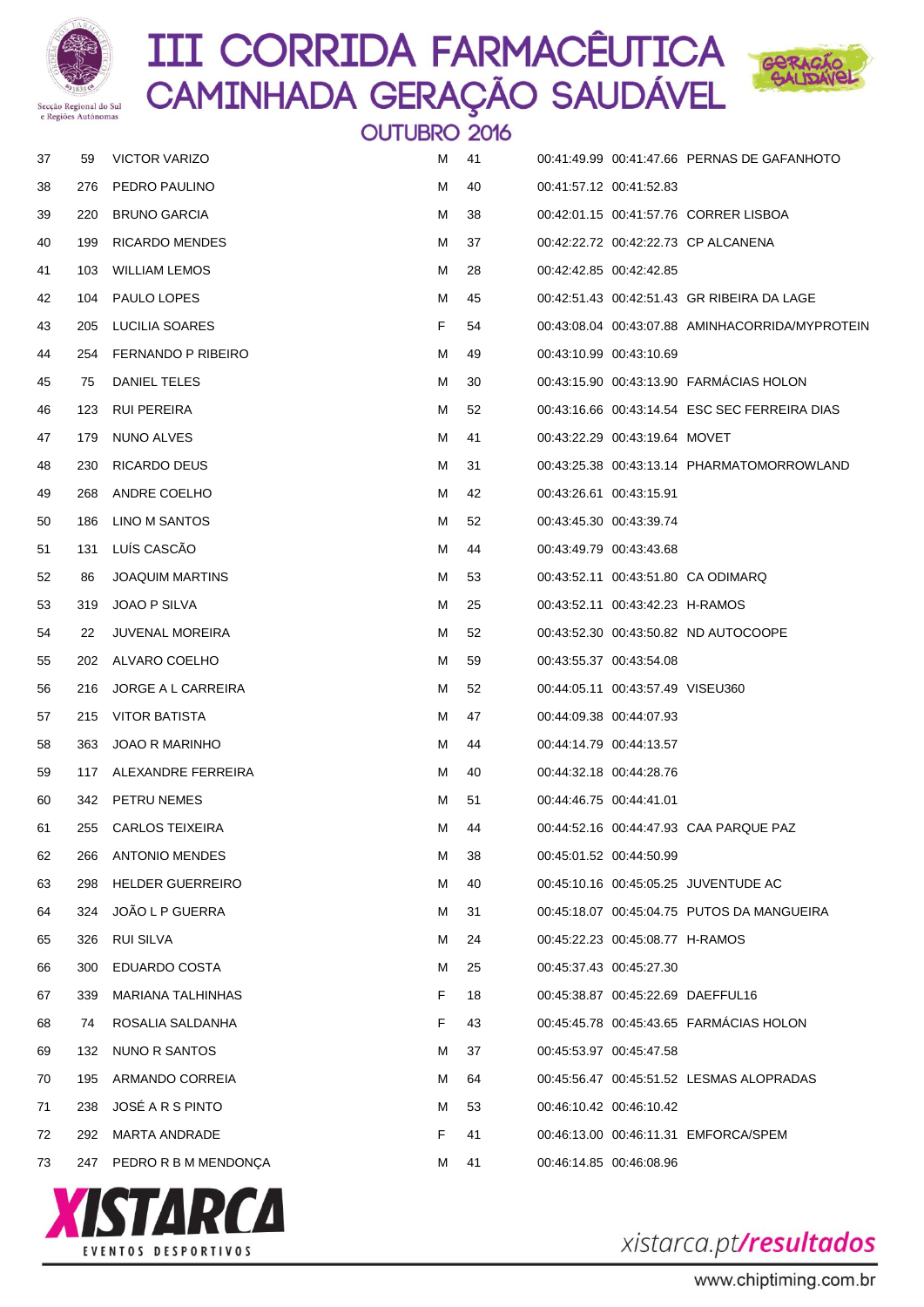



|     | e Regioes Autonomas |                          | <b>OUTUBRO 2016</b> |    |                         |                                  |                                                   |
|-----|---------------------|--------------------------|---------------------|----|-------------------------|----------------------------------|---------------------------------------------------|
| 74  | 80                  | <b>MIGUEL RIBEIRO</b>    | м                   | 44 |                         | 00:46:18.44 00:46:06.53          |                                                   |
| 75  | 358                 | MARCO ALVES              | M                   | 33 |                         | 00:46:19.98 00:46:09.83 BFFS     |                                                   |
| 76  | 222                 | PAULO A R NUNES          | M                   | 43 |                         |                                  | 00:46:26.28 00:46:23.91 CORRER LISBOA             |
| 77  | 19                  | <b>ANTONIO ALMEIDA</b>   | M                   | 52 |                         |                                  | 00:46:34.19  00:46:31.78  ND  AUTOCOOPE           |
| 78  | 41                  | <b>FILIPE COSTA</b>      | M                   | 32 |                         |                                  | 00:46:41.30 00:46:31.41 ENCONTRO DIGUARIAS RT     |
| 79  | 171                 | ADRIAN SCHWARK           | M                   | 29 |                         | 00:46:42.49 00:46:22.38          |                                                   |
| 80  | 322                 | NUNO F M COSTA           | M                   | 25 | 00:46:52.32 00:46:39.41 |                                  |                                                   |
| 81  | 327                 | DANIELA A R AFONSO       | F                   | 29 |                         | 00:46:57.77 00:46:43.14          |                                                   |
| 82  | 187                 | <b>FERNANDO CARREIRO</b> | M                   | 55 |                         | 00:47:02.61 00:46:57.13          |                                                   |
| 83  | 192                 | LUIS AMORIM              | M                   | 58 |                         | 00:47:05.15 00:46:50.82 NA BDF   |                                                   |
| 84  | 25                  | <b>FERNANDO PIRES</b>    | M                   | 46 |                         | 00:47:10.78 00:46:47.27          |                                                   |
| 85  | 55                  | JOAO B MARUJO            | M                   | 31 |                         | 00:47:19.47 00:46:58.49          |                                                   |
| 86  | 197                 | <b>MAFALDA MARTINHO</b>  | F                   | 28 |                         | 00:47:26.19 00:47:20.47          |                                                   |
| 87  | 223                 | <b>JOSE NETO</b>         | M                   | 59 |                         |                                  | 00:47:31.77 00:47:22.37 TEAM NETO                 |
| 88  | 224                 | ORLANDO ALVES            | м                   | 44 |                         | 00:47:36.15 00:47:30.00          |                                                   |
| 89  | 219                 | <b>JOSE MACHADO</b>      | M                   | 48 |                         | 00:47:36.98 00:47:34.51          |                                                   |
| 90  | 58                  | <b>JOAQUIM RAMALHO</b>   | M                   | 46 |                         | 00:47:44.69 00:47:41.11          |                                                   |
| 91  | 269                 | VANESSA MIRANDA          | F                   | 32 |                         | 00:47:53.16 00:47:38.38          |                                                   |
| 92  | 149                 | <b>JOSE MONTEIRO</b>     | M                   | 59 |                         | 00:47:55.49 00:47:45.57          |                                                   |
| 93  | 237                 | <b>IDALECIO BARROS</b>   | M                   | 62 |                         | 00:48:06.64 00:48:04.01          |                                                   |
| 94  | 265                 | SANDRA CABRITA           | F                   | 43 |                         | 00:48:08.16 00:47:57.97          |                                                   |
| 95  | 92                  | FERNANDO AGOSTINHO       | M                   | 53 |                         | 00:48:17.03 00:48:09.15          |                                                   |
| 96  | 109                 | <b>RUI MENDES</b>        | M                   | 44 |                         | 00:48:23.44 00:48:21.09          |                                                   |
| 97  | 138                 | <b>PAULA TEIXEIRA</b>    | F                   | 38 |                         |                                  | 00:48:26.50 00:48:24.22 FALCOES SELVAGENS         |
| 98  | 61                  | <b>CARLOS ANTUNES</b>    | м                   | 65 |                         |                                  | 00:48:38.39 00:48:34.37 CA ODIMARQ                |
| 99  | 246                 | FERNANDO CELESTINO       | м                   | 57 |                         | 00:48:39.98 00:48:32.44 ACOREANA |                                                   |
| 100 | 204                 | TINA OLIVEIRA            | F                   | 52 |                         |                                  | 00:48:41.56  00:48:39.86  AMINHACORRIDA/MYPROTEIN |
| 101 | 71                  | GONÇALO M C R MARQUES    | м                   | 34 |                         | 00:48:42.83 00:48:34.82          |                                                   |
| 102 | 56                  | ANDRÉ D F S LABORINHO    | м                   | 48 |                         | 00:48:49.90 00:48:46.16 CCD-AT   |                                                   |
| 103 | 154                 | PEDRO CLETO              | M                   | 43 |                         | 00:49:10.24 00:48:49.66          |                                                   |
| 104 | 299                 | <b>MARIO A BERGANO</b>   | M                   | 21 |                         |                                  | 00:49:14.53 00:48:58.23 DAEFFUL16                 |
| 105 | 165                 | <b>TIAGO FERREIRA</b>    | м                   | 37 |                         |                                  | 00:49:16.26 00:49:04.80 OPTICALIA RUNNING TEAM    |
| 106 | 145                 | MIGUEL MADEIRA           | M                   | 22 |                         | 00:49:21.88 00:49:05.28          |                                                   |
| 107 | 143                 | LUIS CALHA               | M                   | 48 |                         | 00:49:22.52 00:49:20.28          |                                                   |
| 108 | 121                 | FRANCISCO M C PINTO      | м                   | 57 |                         | 00:49:25.85 00:49:25.05          |                                                   |
| 109 | 27                  | PEDRO JOGO               | M                   | 24 |                         | 00:49:39.93 00:49:20.79          |                                                   |
| 110 |                     | 296 CARLA MOREIRA        | F.                  | 39 |                         | 00:49:45.46 00:49:36.62          |                                                   |



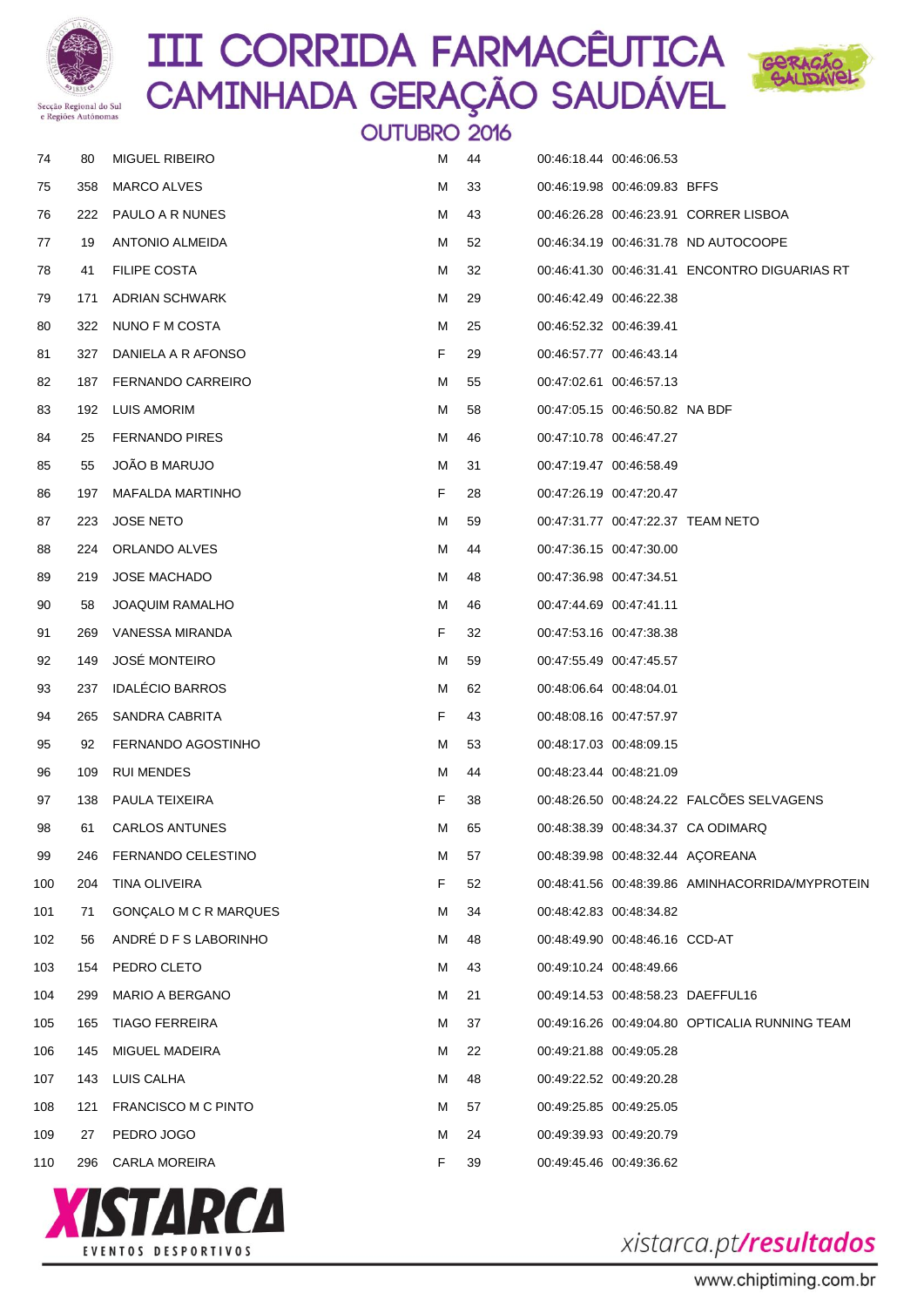



|     | A VIAMINADO LEBIONIANDO |                          | <b>OUTUBRO 2016</b> |    |                                  |                                                |
|-----|-------------------------|--------------------------|---------------------|----|----------------------------------|------------------------------------------------|
| 111 | 139                     | <b>NELSON GOMES</b>      | м                   | 22 | 00:49:45.62 00:49:27.32          |                                                |
| 112 | 279                     | <b>FERNANDO SILVEIRO</b> | М                   | 48 |                                  | 00:49:49.26 00:49:46.93 FC ESTRELAS LISBOA     |
| 113 | 32                      | JOAQUIM A H SILVÉRIO     | м                   | 71 | 00:49:56.65 00:49:54.94          |                                                |
| 114 | 46                      | JOSÉ V CRUZ              | м                   | 39 | 00:49:59.97 00:49:36.93          |                                                |
| 115 | 45                      | SÓNIA REI                | F                   | 38 | 00:50:06.50 00:49:42.21          |                                                |
| 116 | 297                     | <b>BERNARDO SANTOS</b>   | М                   | 22 |                                  | 00:50:17.15 00:50:00.42 DAEFFUL16              |
| 117 | 191                     | <b>EDUARDO RIBEIRO</b>   | м                   | 49 |                                  | 00:50:25.39 00:50:21.79 GDCT UNICRE            |
| 118 | 24                      | <b>SERGIO BORGES</b>     | м                   | 44 |                                  | 00:50:26.01  00:50:17.97  ND AUTOCOOPE         |
| 119 | 28                      | ANTONIO C NOVAS          | М                   | 38 | 00:50:27.59 00:50:07.97          |                                                |
| 120 | 89                      | JOÃO J FERNANDES         | м                   | 35 | 00:50:36.18 00:50:24.68          |                                                |
| 121 | 280                     | <b>FERNANDO ANDRE</b>    | М                   | 60 | 00:50:54.75 00:50:49.95          |                                                |
| 122 | 156                     | SÉRGIO F B HORTELÃO      | м                   | 33 | 00:50:57.56 00:50:51.93          |                                                |
| 123 | 308                     | PEDRO COSTA              | М                   | 26 |                                  | 00:51:00.42 00:50:46.70 PHARMAWONDERS          |
| 124 | 141                     | <b>JOAO ESCALEIRA</b>    | м                   | 59 | 00:51:04.10 00:50:38.69          |                                                |
| 125 | 23                      | <b>HUMBERTO CORREIA</b>  | М                   | 53 |                                  | 00:51:12.65 00:51:05.24 ND AUTOCOOPE           |
| 126 | 67                      | <b>BENJAMIN BOELTZIG</b> | м                   | 24 |                                  | 00:51:12.76 00:50:56.14 BILLY-WILDER ULTRAS    |
| 127 | 210                     | RODRIGO A M C G REIS     | М                   | 43 | 00:51:15.01 00:50:57.96          |                                                |
| 128 | 26                      | JOAO F P B MARTINHO      | м                   | 32 |                                  | 00:51:25.29 00:51:23.65 PHARMA RUNNERS         |
| 129 | 183                     | <b>MIGUEL PIRES</b>      | М                   | 40 | 00:51:27.68 00:51:09.25 CD CEPSA |                                                |
| 130 | 160                     | <b>VERA SACRAMENTO</b>   | F                   | 40 |                                  | 00:51:32.84 00:51:32.84 FARMÁCIAS HOLON        |
| 131 | 201                     | <b>JOSE FERNANDES</b>    | М                   | 63 |                                  | 00:51:36.18 00:51:32.85 RESTAURANTE FAZ FIGURA |
| 132 | 245                     | JOÃO MELO                | м                   | 30 |                                  | 00:51:39.58 00:51:32.71 ACOREANA               |
| 133 | 20                      | <b>CARLOS FERREIRA</b>   | м                   | 59 |                                  | 00:51:46.03 00:51:43.99 ND AUTOCOOPE           |
| 134 | 227                     | DANIEL MOREIRA           | м                   | 31 |                                  |                                                |
| 135 | 228                     | ANDREIA ASCENSO          | F                   | 32 |                                  | 00:51:50.13  00:51:37.17  PHARMATOMORROWLAND   |
| 136 | 274                     | PEDRO M M LOPES          | М                   | 41 | 00:51:50.70 00:51:39.70          |                                                |
| 137 | 211                     | PEDRO BOUHON             | м                   | 54 | 00:52:09.33 00:51:57.96          |                                                |
| 138 | 356                     | ANTONIO FORTUNA          | м                   | 32 | 00:52:09.62 00:52:00.27 BFFS     |                                                |
| 139 | 348                     | LUIS MATIAS              | м                   | 38 | 00:52:25.06 00:52:01.86 GL14     |                                                |
| 140 | 304                     | <b>LUIS MIRA</b>         | М                   | 52 | 00:52:27.93 00:52:25.60          |                                                |
| 141 | 303                     | DULCE VARZEA             | F                   | 50 | 00:52:28.09 00:52:26.59          |                                                |
| 142 | 51                      | AUGUSTO J T CARIA        | м                   | 64 | 00:52:29.18 00:52:20.22 MARGIL   |                                                |
| 143 | 85                      | NUNO GONÇALVES           | м                   | 44 | 00:52:46.86 00:52:37.96          |                                                |
| 144 | 130                     | <b>VASCO RODEIA</b>      | м                   | 47 | 00:52:49.08 00:52:39.43          |                                                |
| 145 | 122                     | PEDRO BATISTA            | м                   | 36 |                                  | 00:53:06.28 00:53:02.54 CARACÓIS TURBINADOS    |
| 146 | 115                     | ANTÓNIO L F NEVES        | м                   | 32 |                                  | 00:53:15.57 00:52:59.52 ATLETAS MAS POR TURNOS |
| 147 | 164                     | MANUEL REGO              | м                   | 44 | 00:53:17.77 00:52:58.77          |                                                |



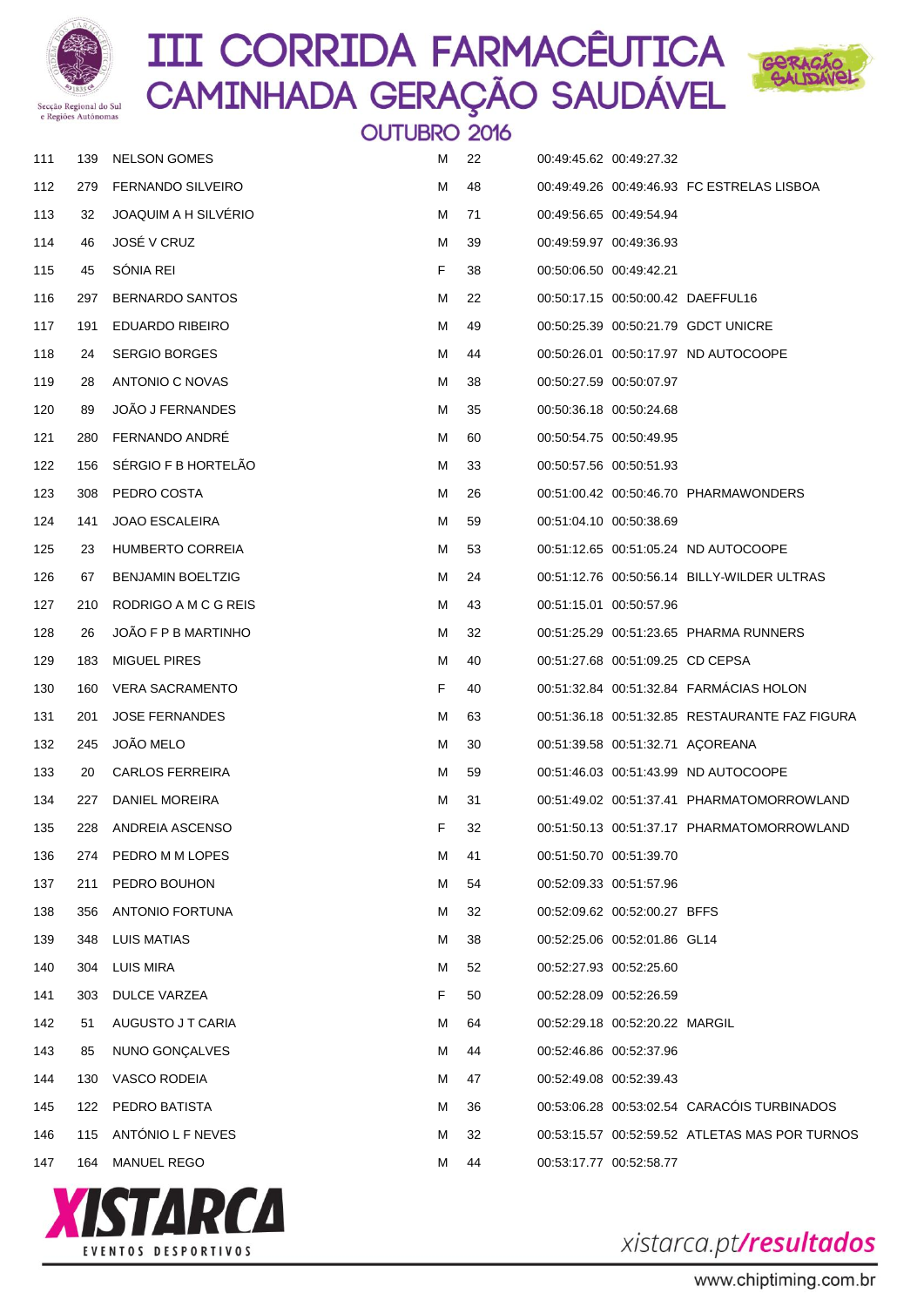



|     |     |                        | <b>OUTUBRO 2016</b> |    |                                 |                                                |
|-----|-----|------------------------|---------------------|----|---------------------------------|------------------------------------------------|
| 148 | 173 | <b>CELSO PEREIRA</b>   | м                   | 38 |                                 | 00:53:22.71 00:53:17.06 SRCD TESOUREIRA        |
| 149 | 135 | <b>JORGE PAULINO</b>   | м                   | 60 | 00:53:35.75 00:53:19.84 MAFRA   |                                                |
| 150 | 125 | LUIS DOMINGUES         | м                   | 35 | 00:53:38.77 00:53:31.72         |                                                |
| 151 | 242 | TAM AFONSO             | м                   | 64 |                                 | 00:53:45.52 00:53:42.41 ACOREANA               |
| 152 | 321 | TIAGO F VIEIRA         | м                   | 28 | 00:53:51.87 00:53:37.58 H-RAMOS |                                                |
| 153 | 73  | CATARINA MOREIRA       | F.                  | 28 |                                 | 00:53:58.03 00:53:48.59 TARTARUGAS SOLIDARIAS  |
| 154 | 90  | ANDRÉ G FIGUEIREDO     | м                   | 39 |                                 | 00:53:58.38 00:53:39.99 PERNAS DE GAFANHOTO    |
| 155 | 336 | RAFAEL MARTINS         | м                   | 35 |                                 | 00:54:09.63 00:54:08.02 NERDS FOR SPEED        |
| 156 | 212 | JOÃO TEIXEIRA          | м                   | 37 | 00:54:13.83 00:54:06.33         |                                                |
| 157 | 34  | ANTONIO J G POMBINHO   | м                   | 59 | 00:54:14.35 00:54:00.84         |                                                |
| 158 | 338 | TANMAY VERLEKAR        | м                   | 27 |                                 | 00:54:16.44 00:54:15.23 NERDS FOR SPEED        |
| 159 | 316 | TÂNIA SARAIVA          | F.                  | 38 |                                 | 00:54:20.31 00:54:14.26 FARMÁCIAS HOLON        |
| 160 | 88  | AIRES J ILDEFONSO      | м                   | 61 | 00:54:30.74 00:54:03.43         |                                                |
| 161 | 193 | DIANA CARREIRA         | F.                  | 28 | 00:54:45.77 00:54:31.77         |                                                |
| 162 | 33  | LUÍS NETO              | м                   | 52 |                                 | 00:54:49.70 00:54:43.67 CARAPAUS DE CORRIDA    |
| 163 | 146 | LUÍS REVÉS             | м                   | 42 |                                 | 00:54:56.61 00:54:34.73 CCD SIEMENS            |
| 164 | 144 | CARLOS A S JESUS       | м                   | 52 | 00:54:56.85 00:54:46.41         |                                                |
| 165 | 239 | BRUNO M R TEIXEIRA     | м                   | 29 | 00:55:00.61 00:54:45.50         |                                                |
| 166 | 172 | NELSON FERNANDES       | м                   | 42 |                                 | 00:55:12.15 00:55:06.88 SRCD TESOUREIRA        |
| 167 | 258 | <b>RICARDO BRAS</b>    | м                   | 22 | 00:55:16.41 00:54:39.27         |                                                |
| 168 | 259 | RITA PINTO             | F.                  | 26 | 00:55:40.58 00:55:35.42         |                                                |
| 169 | 166 | <b>HENRIQUE COELHO</b> | м                   | 36 |                                 | 00:55:40.93 00:55:28.32 OPTICALIA RUNNING TEAM |
| 170 | 277 | ANA PAULINO            | F.                  | 32 | 00:55:45.12 00:55:40.48         |                                                |
| 171 | 317 | DIOGO C RAIMUNDO       | м                   | 27 | 00:55:55.75 00:55:43.71         |                                                |
| 172 | 369 | SILVERIO BRAZ          | м                   | 56 | 00:55:59.87 00:55:50.25         |                                                |
| 173 | 21  | <b>JOSE DIAS</b>       | м                   | 59 |                                 | 00:56:00.30 00:55:51.85 ND AUTOCOOPE           |
| 174 | 29  | PEDRO FREITAS          | м                   | 24 | 00:56:02.84 00:55:45.06         |                                                |
| 175 | 66  | LISA DUBEN             | F.                  | 25 |                                 | 00:56:05.83  00:55:48.71  BILLY-WILDER ULTRAS  |
| 176 | 233 | LUIS COITO             | м                   | 46 | 00:56:07.70 00:55:49.23         |                                                |
| 177 | 282 | STEPHANIE S BROWN      | F.                  | 41 | 00:56:13.75 00:56:03.37         |                                                |
| 178 | 241 | NUNO FRAGOSO           | м                   | 40 | 00:56:18.12 00:55:59.70         |                                                |
| 179 | 170 | <b>TIAGO BASILIO</b>   | м                   | 42 | 00:56:22.49 00:56:15.86         |                                                |
| 180 | 47  | <b>ANTONIO FARIA</b>   | м                   | 62 | 00:56:26.96 00:56:18.56         |                                                |
| 181 | 253 | LUIS SOBRAL            | м                   | 54 | 00:56:41.56 00:56:20.77         |                                                |
| 182 | 35  | <b>JOSÉ BAIXINHO</b>   | м                   | 59 |                                 | 00:56:42.07 00:56:26.58 SANTIAGO FC            |
| 183 | 36  | <b>JUDITE BAIXINHO</b> | F.                  | 30 |                                 | 00:56:44.38 00:56:28.70 SANTIAGO FC            |
| 184 |     | 136 EDUARDO J L SANTOS | м                   | 37 | 00:56:47.48 00:56:43.64         |                                                |

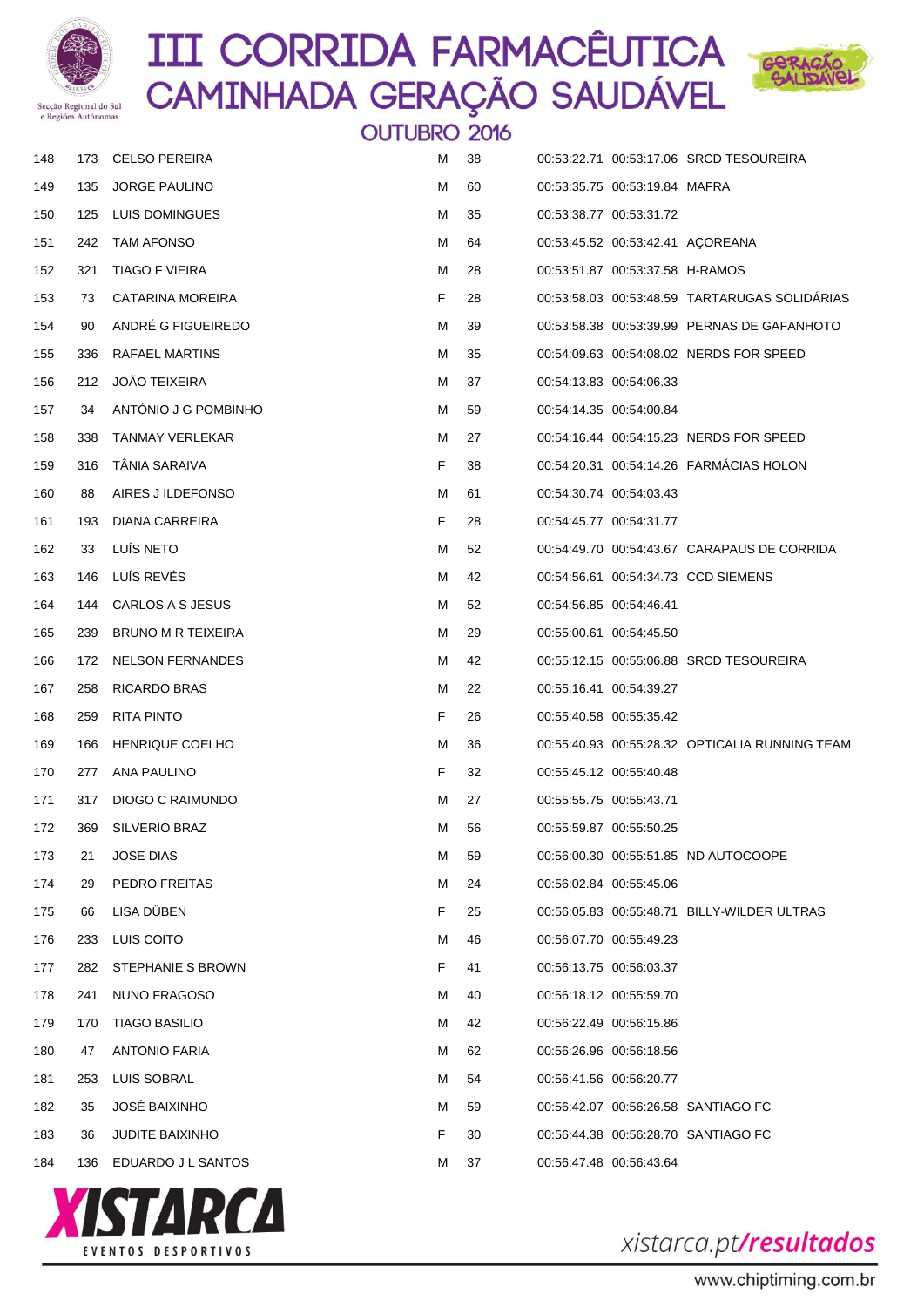



|     |     |                            | <b>OUTUBRO 2016</b> |              |                                  |                                               |
|-----|-----|----------------------------|---------------------|--------------|----------------------------------|-----------------------------------------------|
| 185 | 196 | PAULO ANTUNES              | м                   | 48           |                                  | 00:56:58.17 00:56:54.23 LESMAS ALOPRADAS      |
| 186 | 350 | ATLETA NÃO CADASTRADO      | м                   | $\mathbf{0}$ | 00:57:11.54 00:56:54.15          |                                               |
| 187 | 234 | <b>JOSE LUIS LOPES</b>     | м                   | 59           |                                  | 00:57:11.94 00:57:07.50 AMIGOS DA ESTRELA     |
| 188 | 182 | <b>FRANCISCO FERNANDES</b> | М                   | 36           | 00:57:13.08 00:56:51.76          |                                               |
| 189 | 40  | ANA COSTA                  | F.                  | 31           |                                  | 00:57:22.30 00:57:12.19 ENCONTRO DIGUARIAS RT |
| 190 | 129 | ALEXANDRA CENTENO          | F.                  | 44           | 00:57:28.69 00:57:20.11          |                                               |
| 191 |     | 161 HELDER ALEXANDRE       | м                   | 42           |                                  | 00:57:29.48 00:57:22.97 FARMÁCIAS HOLON       |
| 192 | 62  | VITOR J S FERREIRA         | м                   | 54           | 00:57:30.15 00:57:22.03          |                                               |
| 193 | 305 | <b>VANESSA PAQUETE</b>     | F                   | 26           |                                  | 00:57:39.09  00:57:26.31  PHARMAWONDERS       |
| 194 | 260 | <b>MAFALDA REIS</b>        | F.                  | 27           | 00:57:48.02 00:57:43.01          |                                               |
| 195 | 346 | <b>MONICA MARTINS</b>      | F                   | 33           |                                  | 00:57:53.79 00:57:50.17 CARACOIS TURBINADOS   |
| 196 | 347 | <b>TIAGO CATALAO</b>       | м                   | 33           |                                  | 00:57:53.83 00:57:50.66 CARACOIS TURBINADOS   |
| 197 | 44  | PEDRO M F CARVALHO         | М                   | 42           | 00:58:04.20 00:58:03.00          |                                               |
| 198 | 231 | <b>CAROLINA TORRES</b>     | F.                  | 29           |                                  | 00:58:37.67  00:58:25.12  PHARMATOMORROWLAND  |
| 199 | 311 | <b>CARLOS MUSTRA</b>       | м                   | 39           |                                  | 00:58:43.90 00:58:36.63 FARMÁCIAS HOLON       |
| 200 | 307 | SARA CARREIRA              | F                   | 26           |                                  | 00:58:50.95 00:58:37.03 PHARMAWONDERS         |
| 201 | 155 | <b>JORGE SANTOS</b>        | м                   | 51           | 00:59:17.22 00:58:56.77          |                                               |
| 202 | 69  | <b>FLAVIO FILGUEIRAS</b>   | М                   | 54           | 00:59:23.18 00:59:18.63 TATO     |                                               |
| 203 | 126 | LUIS LEITÃO                | м                   | 45           | 00:59:37.60 00:59:18.34 CD CEPSA |                                               |
| 204 | 53  | CARINA A C CONDEÇO         | F                   | 34           | 00:59:39.81 00:59:33.08          |                                               |
| 205 | 91  | <b>FILIPA FIGUEIREDO</b>   | F                   | 41           |                                  | 00:59:44.81 00:59:25.64 PERNAS DE GAFANHOTO   |
| 206 | 357 | VERA SILVA                 | F                   | 31           | 00:59:50.39 00:59:39.00 BFFS     |                                               |
| 207 | 359 | <b>RITA FERNANDES</b>      | F                   | 34           | 00:59:51.56 00:59:39.81 BFFS     |                                               |
| 208 | 163 | NUNO SIMÃO                 | M                   | 48           | 00:59:56.99 00:59:37.75          |                                               |
| 209 | 289 | DIOGO GOUVEIA              | м                   | 40           |                                  | 00:59:57.90 00:59:46.42 ORDEM FARMACEUTICOS   |
| 210 | 64  | <b>TIAGO NASCIMENTO</b>    | м                   | 37           | 01:00:07.14 01:00:00.38          |                                               |
| 211 | 157 | <b>TANIA COSTA</b>         | F                   | 35           | 01:00:10.28 00:59:50.41 CD CEPSA |                                               |
| 212 | 200 | <b>MARTINHO ROQUE</b>      | м                   | 47           | 01:00:11.51 00:59:54.23          |                                               |
| 213 | 306 | ANDREIA VICENTE            | F                   | 26           |                                  | 01:00:15.59  01:00:02.44  PHARMAWONDERS       |
| 214 | 328 | CATARINA FRAGATA           | F                   | 25           | 01:00:21.15 01:00:10.98          |                                               |
| 215 | 250 | <b>FREDERICO ANTUNES</b>   | м                   | 35           | 01:00:21.33 01:00:11.31          |                                               |
| 216 | 340 | NUNO SERRAO                | м                   | 41           |                                  | 01:00:28.82 00:59:02.24 ENCONTRO DIGUARIAS RT |
| 217 | 226 | PAULO SERRA                | м                   | 41           | 01:00:44.43 01:00:31.32          | SERRALHARIA AGOSTINHO<br>DUARTE, LDA          |
| 218 | 52  | ANN MACPHERSON             | F                   | 38           | 01:00:47.97 01:00:37.21 EMSA     |                                               |
| 219 | 335 | <b>JOANNA BACHMATIUK</b>   | F                   | 27           |                                  | 01:00:52.49  01:00:52.49  NERDS FOR SPEED     |
| 220 | 287 | ALVARO SILVEIRA            | м                   | 34           |                                  | 01:01:10.08  01:00:49.52  ORDEM FARMACEUTICOS |
| 221 |     | 113 ISABEL GUERRA          | F.                  | 58           | 01:01:30.95 01:01:25.18          |                                               |

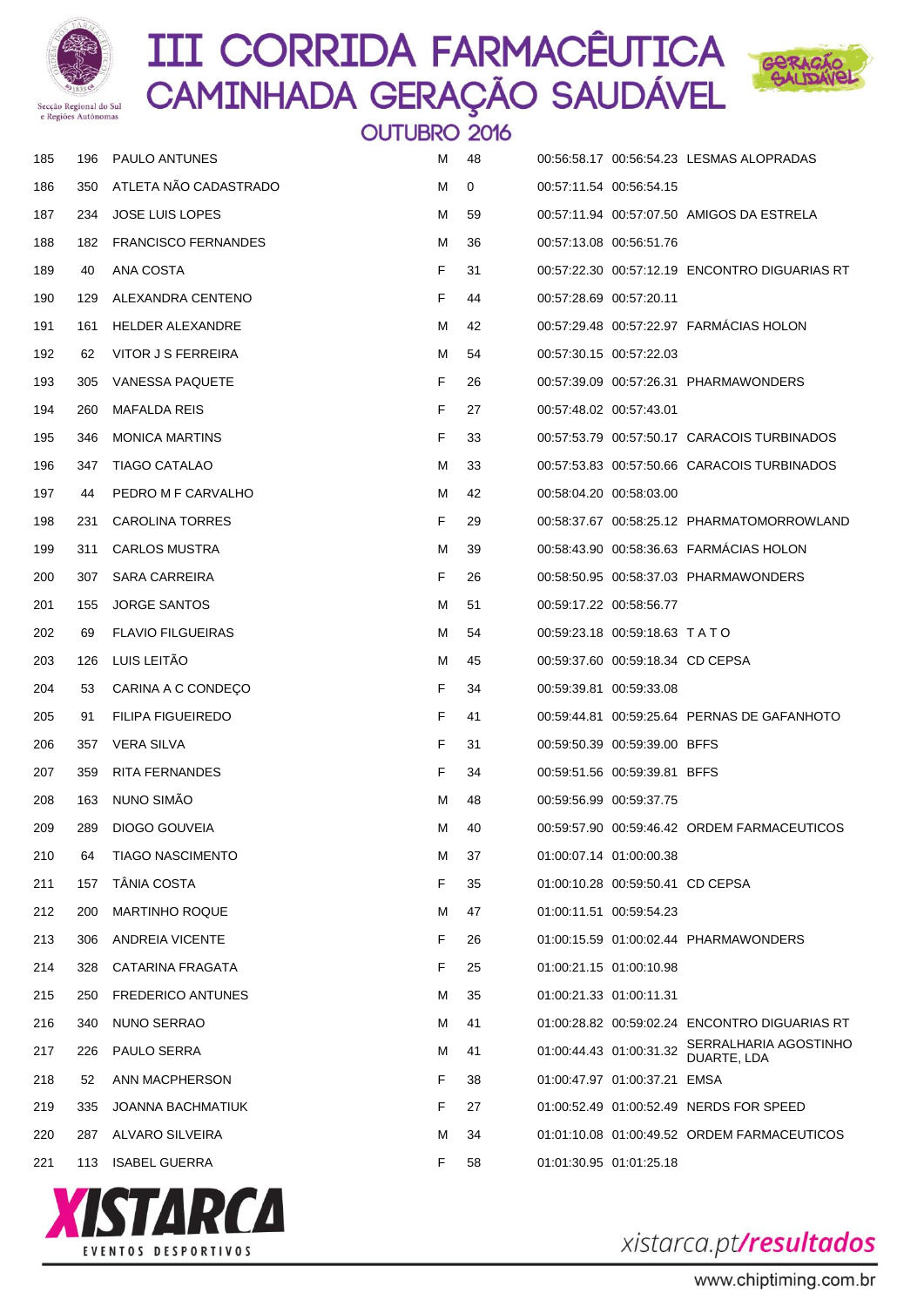



|     | e Regiões Autonomas |                          | <b>OUTUBRO 2016</b> |    |                         |                                    |                                                 |
|-----|---------------------|--------------------------|---------------------|----|-------------------------|------------------------------------|-------------------------------------------------|
| 222 | 349                 | <b>ANTONIO FERNANDES</b> | м                   | 48 |                         | 01:01:32.59 01:01:23.66            |                                                 |
| 223 | 334                 | <b>SOFIA RIBEIRO</b>     | F                   | 32 |                         |                                    | 01:01:37.79 01:01:36.58 NERDS FOR SPEED         |
| 224 | 236                 | <b>MANUEL N BAPTISTA</b> | м                   | 51 |                         | 01:02:02.28 01:01:52.12            |                                                 |
| 225 | 158                 | JOANA D CHOURICO         | F                   | 53 |                         | 01:02:09.79 01:02:05.59            |                                                 |
| 226 | 68                  | REGIANE FILGUEIRAS       | F                   | 48 |                         | 01:02:15.26 01:02:11.52 TATO       |                                                 |
| 227 | 312                 | ANA C FONSECA            | F                   | 41 |                         |                                    | 01:02:21.18 01:02:13.85 FARMÁCIAS HOLON         |
| 228 | 72                  | PAULO R JERÓNIMO         | м                   | 53 |                         | 01:02:30.13 01:02:22.17            |                                                 |
| 229 | 295                 | <b>BASILIO PAIXAO</b>    | м                   | 47 | 01:02:33.91 01:02:21.29 |                                    |                                                 |
| 230 | 257                 | <b>FAUSTO PINTO</b>      | м                   | 24 |                         | 01:02:53.53 01:02:16.00            |                                                 |
| 231 | 256                 | <b>MARTA ROCHA</b>       | F                   | 23 |                         | 01:02:53.71 01:02:15.72            |                                                 |
| 232 | 17                  | ZUZANA SIMULCIKOVA       | F                   | 27 |                         | 01:03:12.65 01:03:09.80            |                                                 |
| 233 | 283                 | LILIANA RIBEIRO          | F                   | 24 |                         | 01:03:15.92  01:02:58.56  APEF     |                                                 |
| 234 | 167                 | PEDRO VIEIRA             | М                   | 36 |                         |                                    | 01:03:25.72 01:03:11.89 OPTICALIA RUNNING TEAM  |
| 235 | 119                 | FERNANDO ROCHA           | м                   | 59 |                         |                                    | 01:03:29.70 01:03:20.70 ROCHA TEAM              |
| 236 | 118                 | SOFIA ROCHA              | F                   | 29 |                         |                                    | 01:03:29.72 01:03:20.46 ROCHA TEAM              |
| 237 | 76                  | RUI MELÃO                | м                   | 52 |                         | 01:03:37.35 01:03:25.76            |                                                 |
| 238 | 248                 | LURDES SERRÃO            | F                   | 38 |                         |                                    | 01:03:40.70  01:03:31.11  ENCONTRO DIGUARIAS RT |
| 239 | 190                 | <b>CLAUDIA MARQUES</b>   | F                   | 35 |                         |                                    | 01:03:41.15  01:03:37.24  GDCT UNICRE           |
| 240 | 110                 | RICARDO F N BARBOSA      | м                   | 27 |                         | 01:03:47.57 01:03:22.95            |                                                 |
| 241 | 221                 | JOANA ROLÃO              | F                   | 25 |                         | 01:03:47.61 01:03:37.15            |                                                 |
| 242 | 162                 | <b>JOÃO RIBEIRO</b>      | м                   | 28 |                         | 01:03:51.73 01:03:41.47            |                                                 |
| 243 | 185                 | MARGARIDA A A SANTOS     | F                   | 18 |                         | 01:03:58.61 01:03:51.63            |                                                 |
| 244 | 39                  | CATIA L M SOUSA          | F                   | 34 |                         | 01:04:08.10 01:03:48.03            |                                                 |
| 245 | 235                 | JULIO P O S COSTA        | М                   | 41 |                         | 01:04:08.25 01:03:48.48            |                                                 |
| 246 | 114                 | LUÍS G S OLIVEIRA        | м                   | 32 |                         |                                    | 01:04:29.75 01:04:13.13 ATLETAS MAS POR TURNOS  |
| 247 | 329                 | ANDRÉ ANDRADE            | м                   | 28 |                         | 01:04:31.22 01:04:16.00            |                                                 |
| 248 | 325                 | <b>FILIPA MONTE</b>      | F                   | 38 |                         |                                    | 01:04:53.34 01:04:44.43 FARMÁCIAS HOLON         |
| 249 | 12                  | JOHNNY THOMASSEN         | м                   | 56 |                         | 01:05:02.01 01:04:47.10            |                                                 |
| 250 | 168                 | VITOR C MATA             | м                   | 37 |                         | 01:05:16.69 01:05:04.23            |                                                 |
| 251 | 285                 | <b>TIAGO TOME</b>        | м                   | 37 |                         |                                    | 01:05:16.95  01:04:55.59  ORDEM FARMACEUTICOS   |
| 252 | 49                  | VANDA R P A MARTINS      | F                   | 39 |                         | 01:05:27.19 01:05:27.19            |                                                 |
| 253 | 284                 | <b>GABRIELA RIBEIRO</b>  | F                   | 23 |                         | 01:06:03.95  01:05:46.12  APEF     |                                                 |
| 254 | 275                 | LARA VELOSO              | F                   | 41 |                         | 01:06:24.98 01:06:05.92            |                                                 |
| 255 | 332                 | ANDREIA CONIM            | F                   | 36 |                         | 01:06:25.36 01:06:07.00            |                                                 |
| 256 | 244                 | <b>CLAUDIA TAM</b>       | F                   | 34 |                         | 01:06:46.66  01:06:29.75  ACOREANA |                                                 |
| 257 | 150                 | <b>VITOR LUCAS</b>       | м                   | 53 |                         |                                    | 01:06:59.97  01:06:51.65  BREAKAWAY             |
| 258 | 50                  | NUNO M CONDEÇO           | м                   | 36 |                         | 01:07:34.24 01:07:26.95            |                                                 |

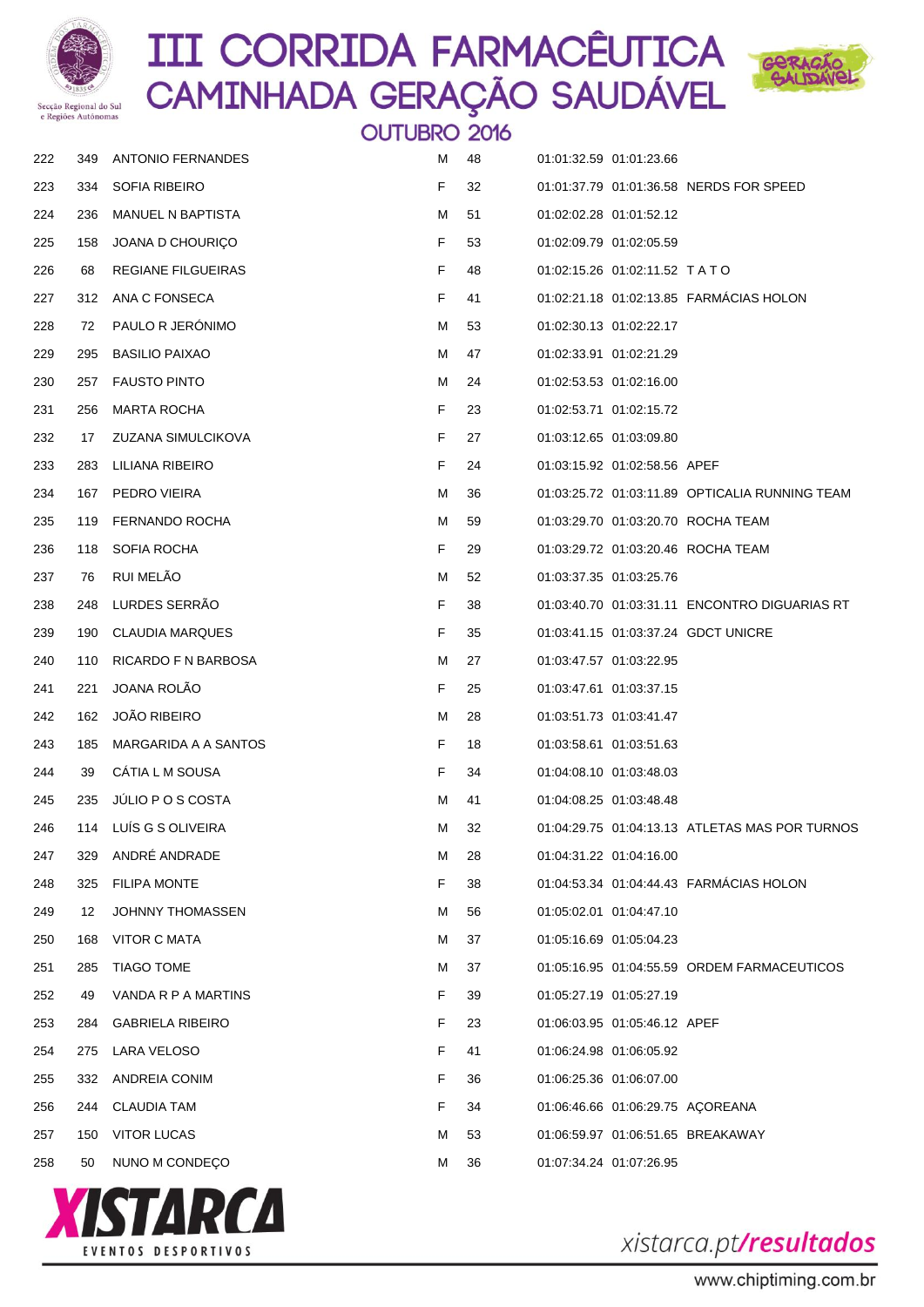



**OUTUBRO 2016**  232 JOANA ROSADO F 31 01:07:41.78 01:07:28.24 PHARMATOMORROWLAND 333 MANUEL TALHINHAS M 23 01:07:43.01 01:07:24.85 DAEFFUL16 188 PAULO FRANÇA M 54 01:07:56.89 01:07:53.63 GDCT UNICRE 189 FÁTIMA MANTEIGA F 47 01:07:57.06 01:07:53.04 GDCT UNICRE 320 FÁTIMA P BRAGANÇA F 56 01:08:16.92 01:08:15.90 151 OLIVIA LUCAS F 51 01:08:22.44 01:08:14.09 BREAKAWAY 302 BERNARDO DUARTE M 25 01:08:34.97 01:08:25.35 331 CRISTINA CAMPOS F 45 01:08:40.25 01:08:25.13 267 TERESA CONCEICAO F 38 01:08:40.49 01:08:24.91 54 ECATERINA BORDOS F 25 01:08:54.49 01:08:32.55 323 ANA L S F PINTO F 28 01:09:02.85 01:08:57.70 153 ANA POMBAL F 38 01:09:09.27 01:08:48.47 271 360 ILIDIO MONTEIRO **M 66** 01:09:20.01 01:08:56.76 CUABENA V 337 PREETI YADAV M 26 01:09:25.69 01:09:24.56 NERDS FOR SPEED 94 FILIPA LEITÃO F 41 01:09:26.48 01:09:03.97 240 LUISA F COSTA F 47 01:09:34.17 01:09:08.03 QUARENTOES NA BISGA 273 Mª TERESA ALMEIDA F 51 01:09:40.36 01:09:24.69 107 LI MENGXUAN F 19 01:10:08.00 01:09:55.21 106 LIU JIAYING F 18 01:10:08.25 01:09:56.24 278 79 NUNO M S OLIVEIRA M 20 1:10:22.95 01:09:55.11 180 JOANA S J RODRIGUES F 34 01:11:18.20 01:11:02.12 280 120 ALEXANDRE S SOARES M 43 01:12:32.23 01:12:27.64 DINOS 95 CARLA PEREIRA F 39 01:12:35.21 01:12:29.54 SANOFI 206 Mª ROSÁRIO B PINTO F 53 01:12:35.95 01:12:08.39 218 HELIO SOUSA M 57 01:13:09.45 01:12:57.03 217 JAIME N FERREIRA M 57 01:13:10.44 01:12:57.66 194 ANA RITA ANGELINO F 28 01:13:18.67 01:13:03.49 142 RITA B BAPTISTA F 24 01:13:31.11 01:13:21.70 290 NUNO CARDOSO M 26 01:13:59.75 01:13:34.94 ORDEM FARMACEUTICOS 291 ANDREIA BRUNO F 33 01:14:00.11 01:13:38.82 ORDEM FARMACEUTICOS 127 ANA PINTO F 40 01:14:47.10 01:14:27.92 CD CEPSA <sup>225</sup> TATIANA SERRA <sup>F</sup> <sup>34</sup> 01:16:15.70 01:16:02.16 SERRALHARIA AGOSTINHO DUARTE, LDA 243 MA FEE HUNG F 66 01:16:25.56 01:16:08.86 AÇOREANA 264 LUISA SANTOS F 35 01:18:11.37 01:17:55.95 83 SARA DE SOUSA F 38 01:18:15.77 01:18:05.99 TARTARUGAS SOLIDÁRIAS 38 JOSE G ARRUDA M 67 01:20:17.84 01:19:52.05 CONDOR 37 FOCK Y WAN F 66 01:20:18.58 01:19:52.69 CONDOR